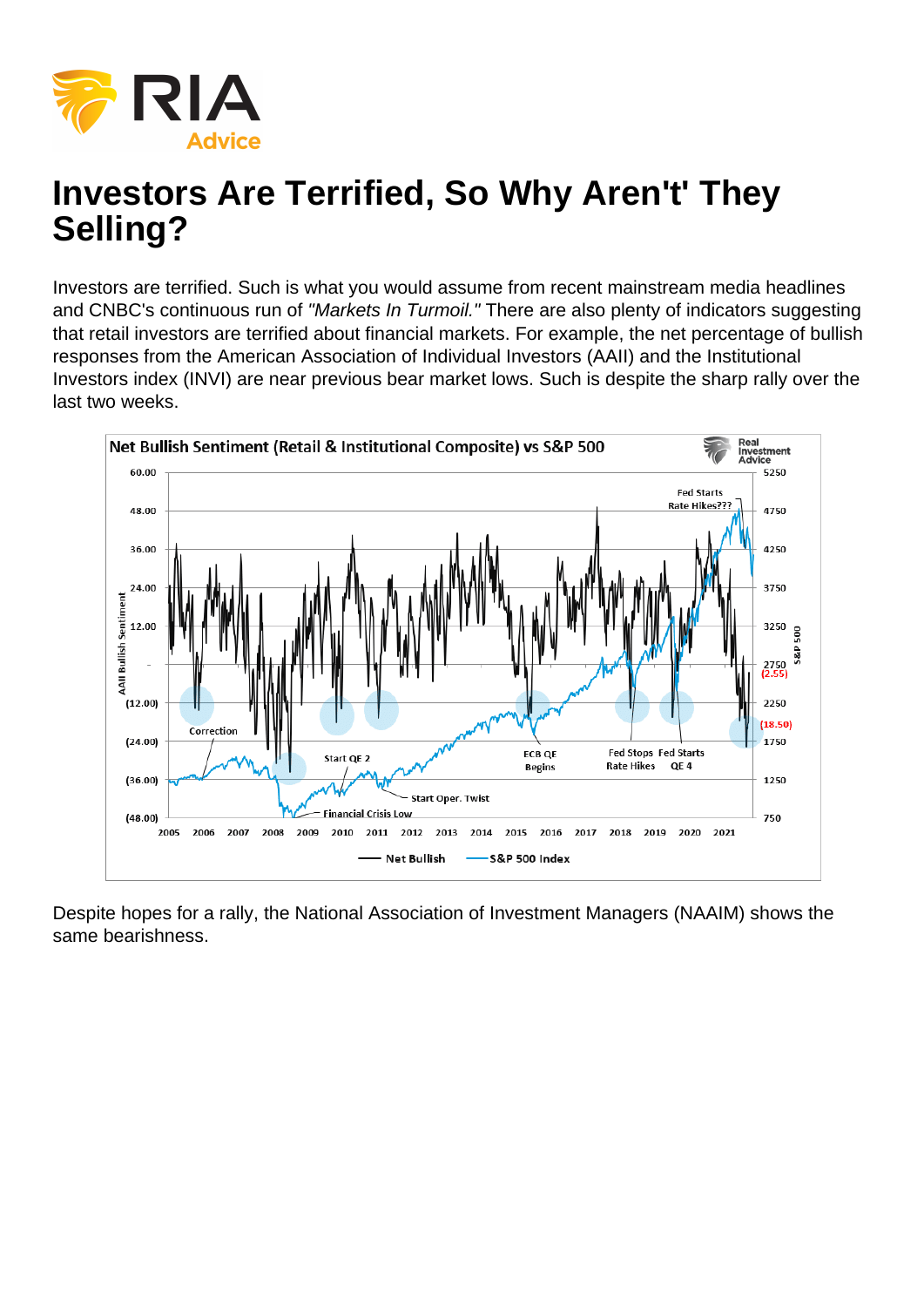With sentiment so negative, one would assume that a bear market was in full swing, along with an economic recession. However, while it seems investors are terrified of the market and its outlook, the sell-off since January has remained quite orderly. As shown, the S&P 500 index took almost 6 months to decline nearly 20% from its previous peak.

However, what is interesting is that if investors are terrified, why are they not selling?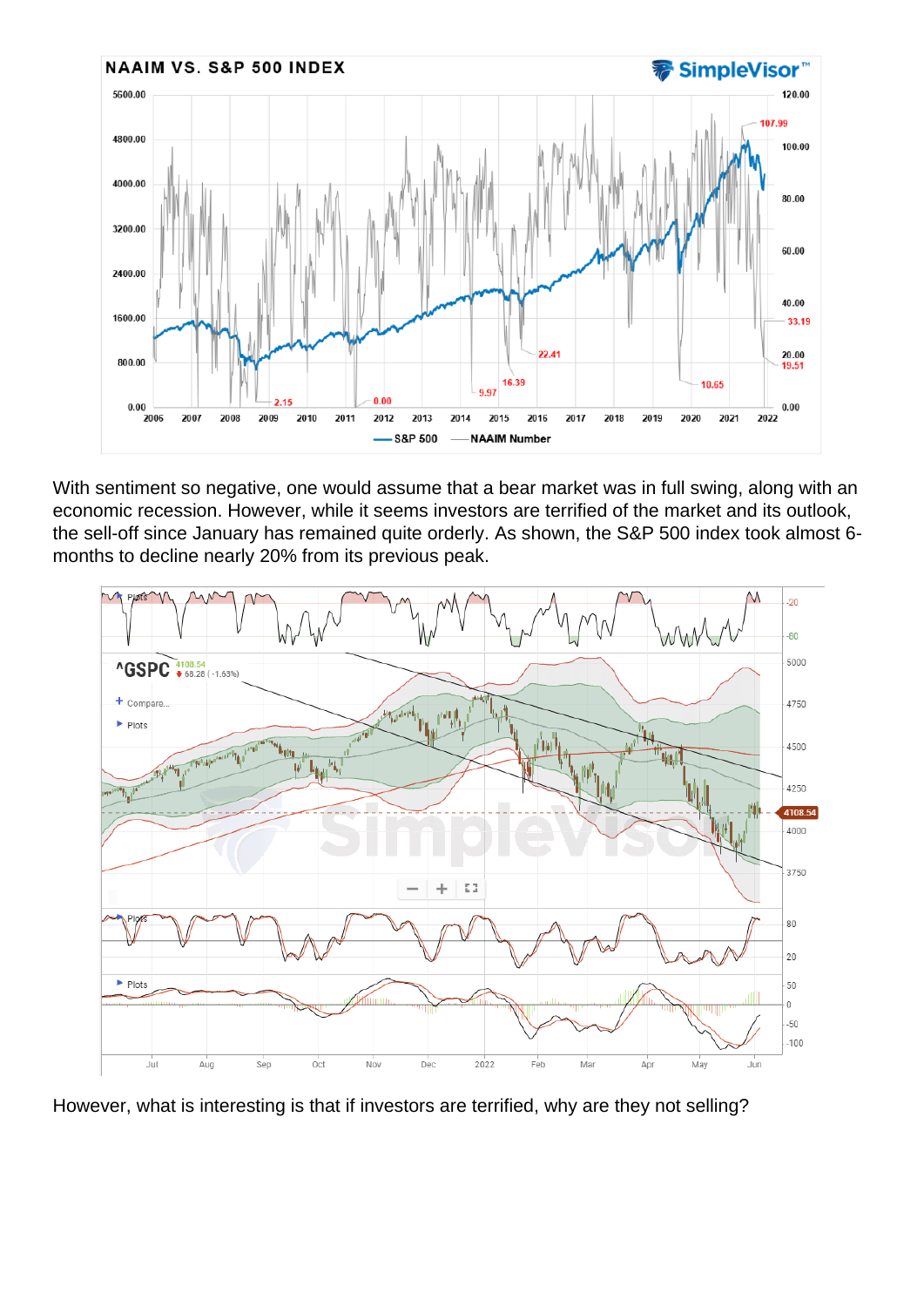## Investors Are Terrified, But No Sign Of Fear

Despite nearly 6-months of continuous selling, rampant headlines of impending doom, and CNBC's constant "Market's In Turmoil" specials, little "fear" remains below the surface. A couple of different gauges provide a view of market "stress."

The first is the Volatility Index, or VIX, more commonly referred to as a "fear gauge." The VIX is a financial benchmark operating in real-time. It gives investors an indication of volatility expectations in the market for the coming 30 days. Historically, spikes in the VIX correlate to market bottoms as investors dump equities.

Despite the recent selling pressure in the market over the last couple of months, volatility remains subdued, suggesting little panic in the markets.

Another measure of market stress comes from the bond market by calculating the difference in yields, or spreads, between various bonds. One standard measure is the yield difference between "junk" and A-rated bonds.

While that spread has risen as of late, which one would expect with recent market stresses, it remains very low by historical standards when markets were in the "grips of a bear."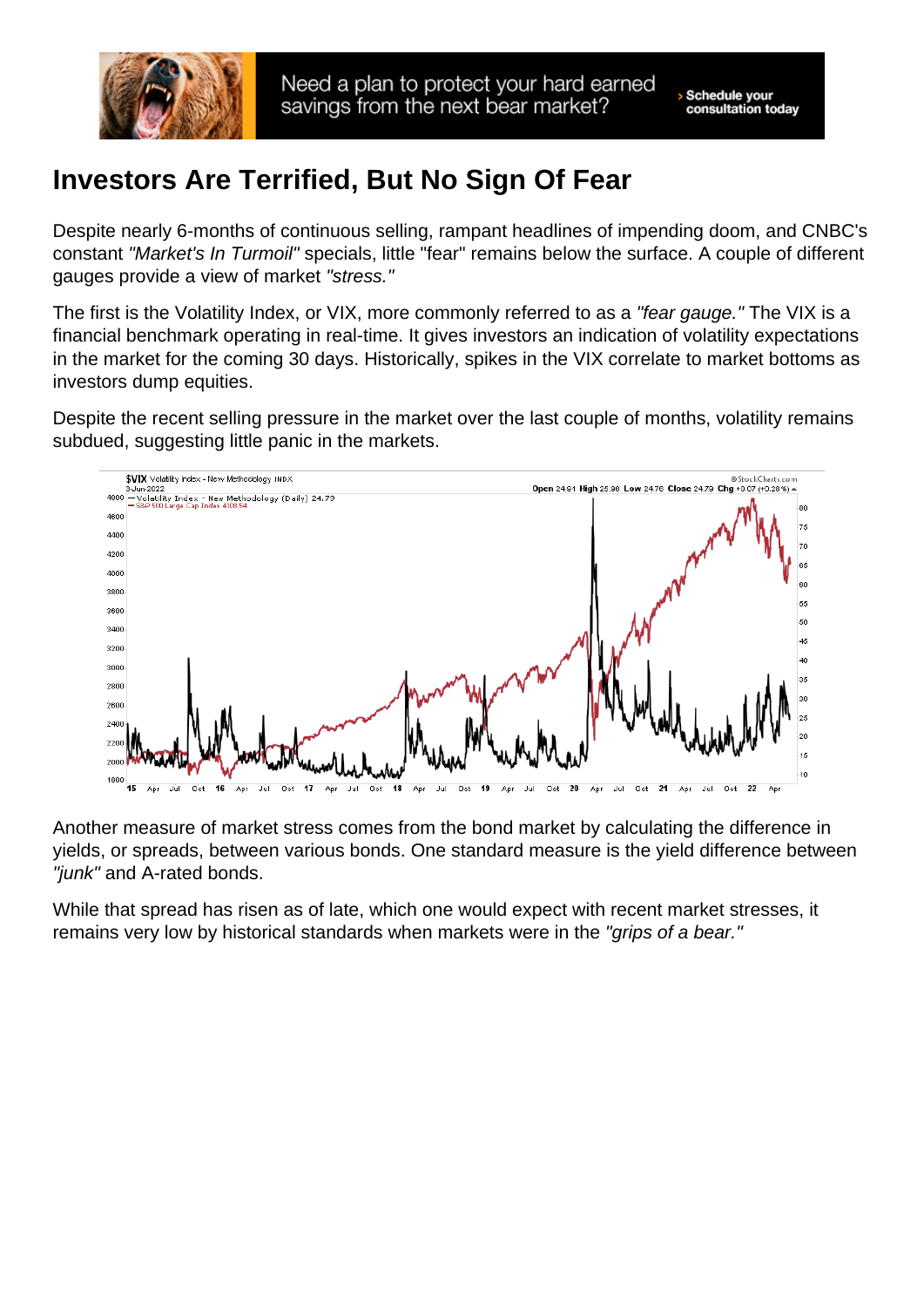If the market were indeed in the grips of a capitulatory selling event, I would suggest both measures of market stress would be substantially higher.

That suggests that even though the media and investors are highly concerned about the markets, they aren't doing much about it.

## Investors Aren't Selling

Over the last decade, repeated rounds of monetary interventions created a sense of [moral hazard](https://realinvestmentadvice.com/neel-kashkari-is-the-definition-of-moral-hazard/) in the financial markets.

What exactly is the definition of "moral hazard."

Noun ? ECONOMICSThe lack of incentive to guard against risk where one is protected from its consequences, e.g., by insurance.

The massive Federal Reserve interventions, bailouts, and zero rates provided a perverse incentive to take on extreme forms of risk, from speculative IPOs to SPACs to Cryptocurrencies. Investors believed the Fed was protecting them from the consequences of risk. In other words, the Fed effectively "insured them" against potential losses.

The lesson taught to investors was that the Fed would bail out any market decline. Therefore, the "fear of missing out" overrides the "need to get out."

As shown below, the AAII investor allocation to stocks, bonds, and cash tells the story. Despite AAII investor sentiment at very bearish levels, the allocation to equities remains very high while bonds and cash remain low. Interestingly, seemingly terrified investors are still unwilling to sell for the "fear of missing out."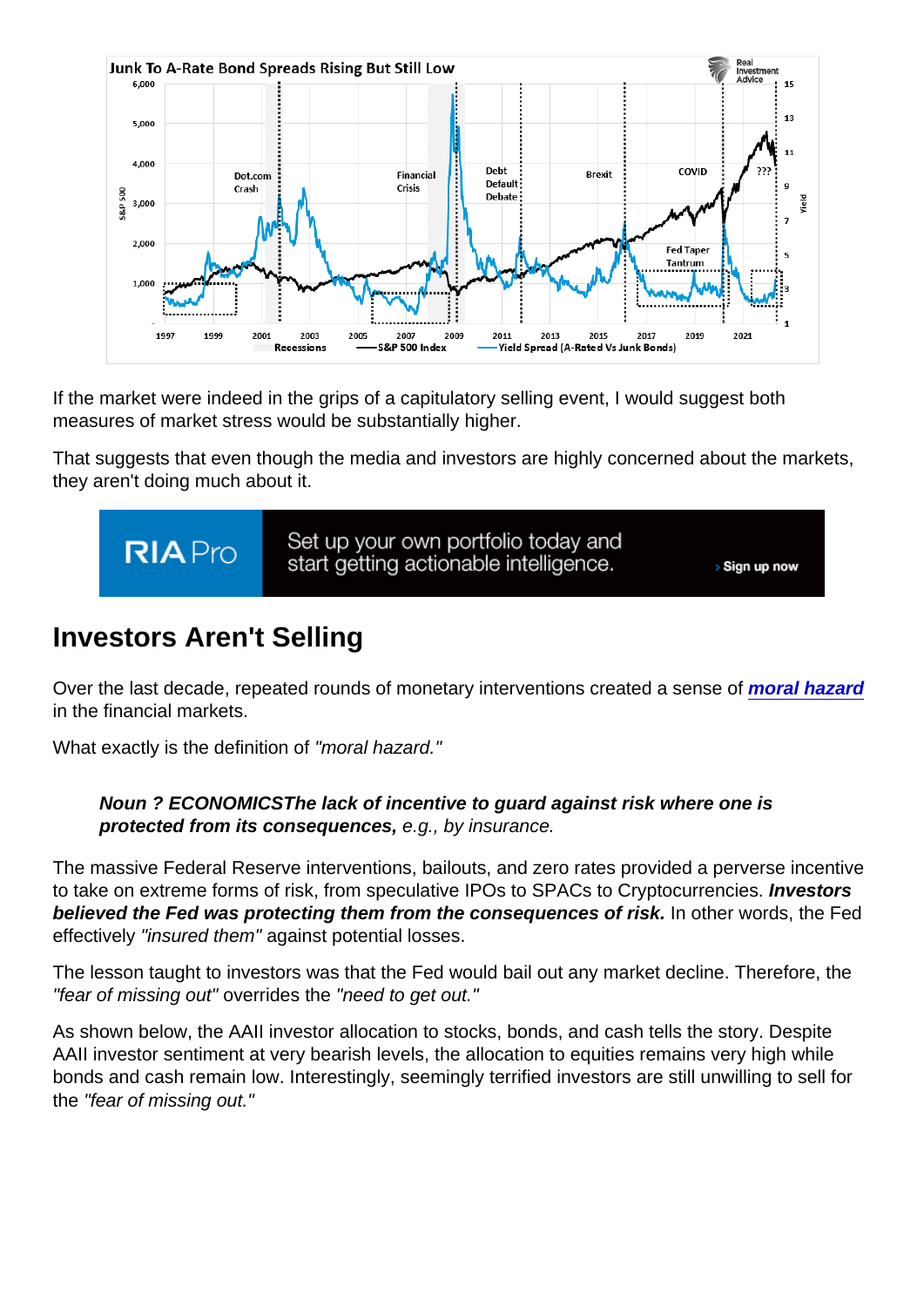I should qualify that statement.

While investors aren't selling just yet, it doesn't mean they won't.

There is a point at which every investor will "sell." For some, it may be a 10% decline. For others, it may be a 40% decline. However, at some point, "everyone sells."

Since 2009, every time the market dipped, weaved, or bobbed, the Federal Reserve ran to the rescue by increasing monetary interventions. Not surprisingly, many investors hope they will do so again sooner rather than later.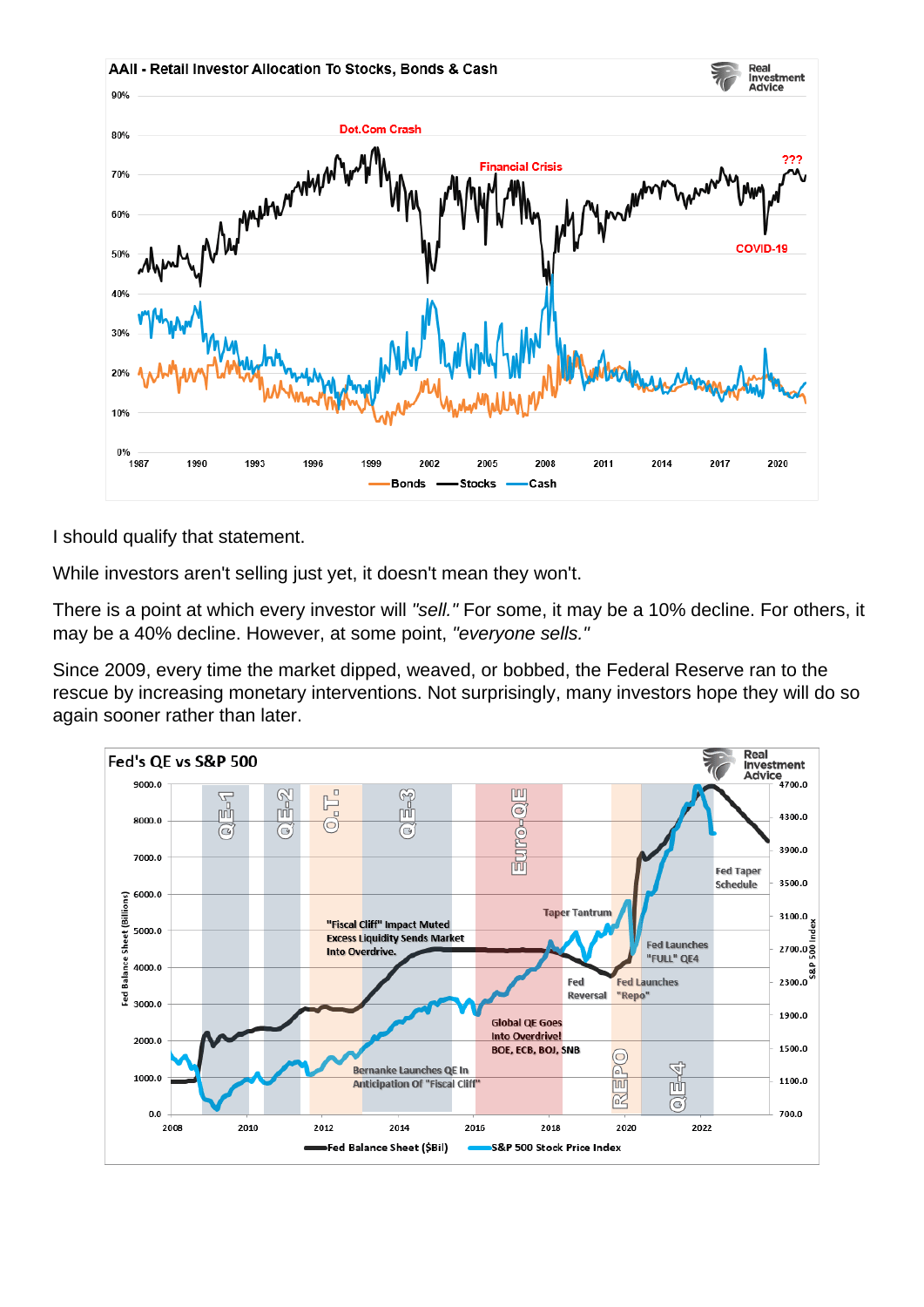The problem for the market comes when investors begin to realize that with inflation running over 8% annually, the Fed may NOT be coming to the rescue anytime soon.

## Eventually, Everyone Sells

As noted, there is a price where "everyone sells." The "emotional" strain eventually erodes investor confidence in their previous decisions. This is crucial because there is generally no investment strategy or discipline.

The "herding effect" and "loss aversion" are the most significant behaviors that compound the issues of investor mistakes over time. As markets rise, individuals believe the current price trend will continue indefinitely. The longer the rising trend lasts, the more ingrained the belief becomes. Eventually, the last "holdouts" finally "buy in" as the market evolves into a "euphoric state."

As markets decline, there is a slow realization that "this decline" is not a "buy the dip" opportunity. As losses mount, the need to "avert loss" increases until individuals seek to "avert further loss" by selling.

This behavioral trend runs counter-intuitive to the "buy low/sell high" investment rule.

Such is the point investors now face as losses mount on financial statements, and every decision made seems to be wrong.

Given the lack of "panic, capitulation, and discouragement," it is highly likely this particular market cycle is not yet complete.